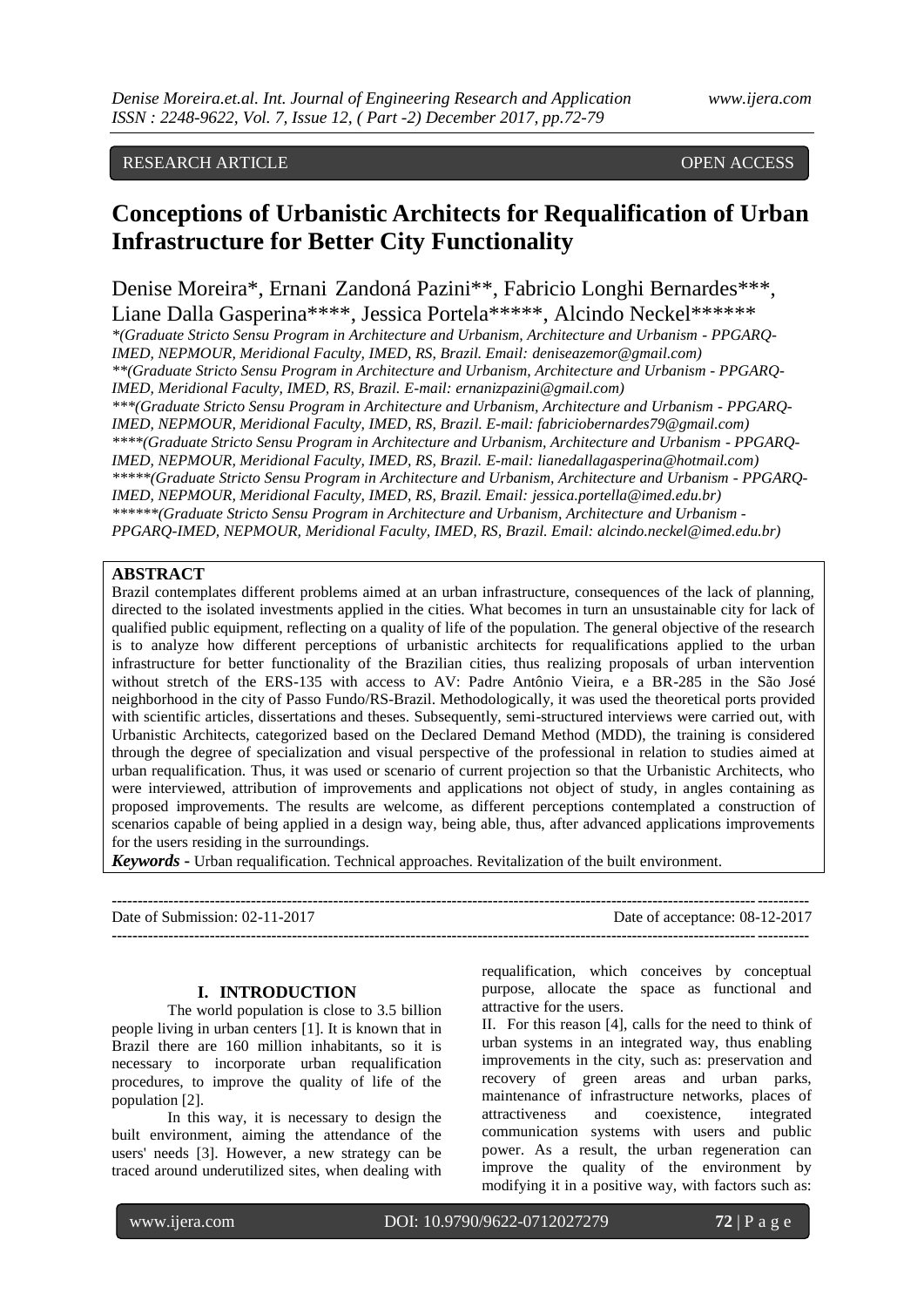the housing, the culture, the social cohesion and the mobility [5].

The revitalization of these spaces, should take into consideration the following items: a) developing collective and humanized spaces; b) take into account its historical, symbolic and existing elements and value them; c) develop and increase their use for leisure; d) development of housing of social interest; e) ecological development of spaces; f) the participation of the community in the process of development and requalification of these spaces [6]. Therefore [6], it can be attributed that the quality of the public and private spaces depend on requalifications that will guarantee the maintenance of the urban systems.

The word revitalization is conceptualized by characterizing a set of actions in a given place, improving the space, so it is attributed economic and social value. Consequently, the revitalization of a degraded area allows to provide improvements in the urban space. In this way, the use of the same by the inhabitants is the determining point for this readaptation, aiming not only the historical and cultural elements within the urban fabric [7].

The urban expansion has been promoting the regeneration of symbolic, historical and cultural elements for the cities, it is called urban requalification. Being, the urban space, after this requalification, became more attractive, without being de-characterized [2].

Revitalizing a space is a consequence of the valorization of the space by the population, and also

of the regional development. In the same way, revitalization can influence new uses and a new economic and housing development locally.

The social vitality is extinguished in places in need of a revitalization, proposing these improvements, many benefits when presenting themselves, as environmental quality of the landscape, of the mobility and economic [8]. In order for this transformation process to take place, the first aspect to be analyzed and applied is the ecological development.

The general objective of the research is to analyze the different perceptions of urbanistic architects for requalifications applied to urban infrastructure for better functionality in Brazilian cities, thus making proposals for urban intervention in the stretch of ERS-135 with access to Av. Padre Antônio Vieira, and to BR-285 in the São José neighborhood in the city of Passo Fundo / RS-Brazil (Figure 1).

In this sense, for the accomplishment of this research, the following specific objectives were met: a) to allocate the theoretical ports according to the proposed theme; b) conduct semi-structured interviews with Urbanistic Architects, demonstrating their different technical and scientific perceptions about the process of urban requalification, thus attributing improvements in the object of study; c) and build 3D scenarios, with the requalification suggested by the interviewees.



*Fig. 1: location chosen for the simulation of implementation of urban equipments.*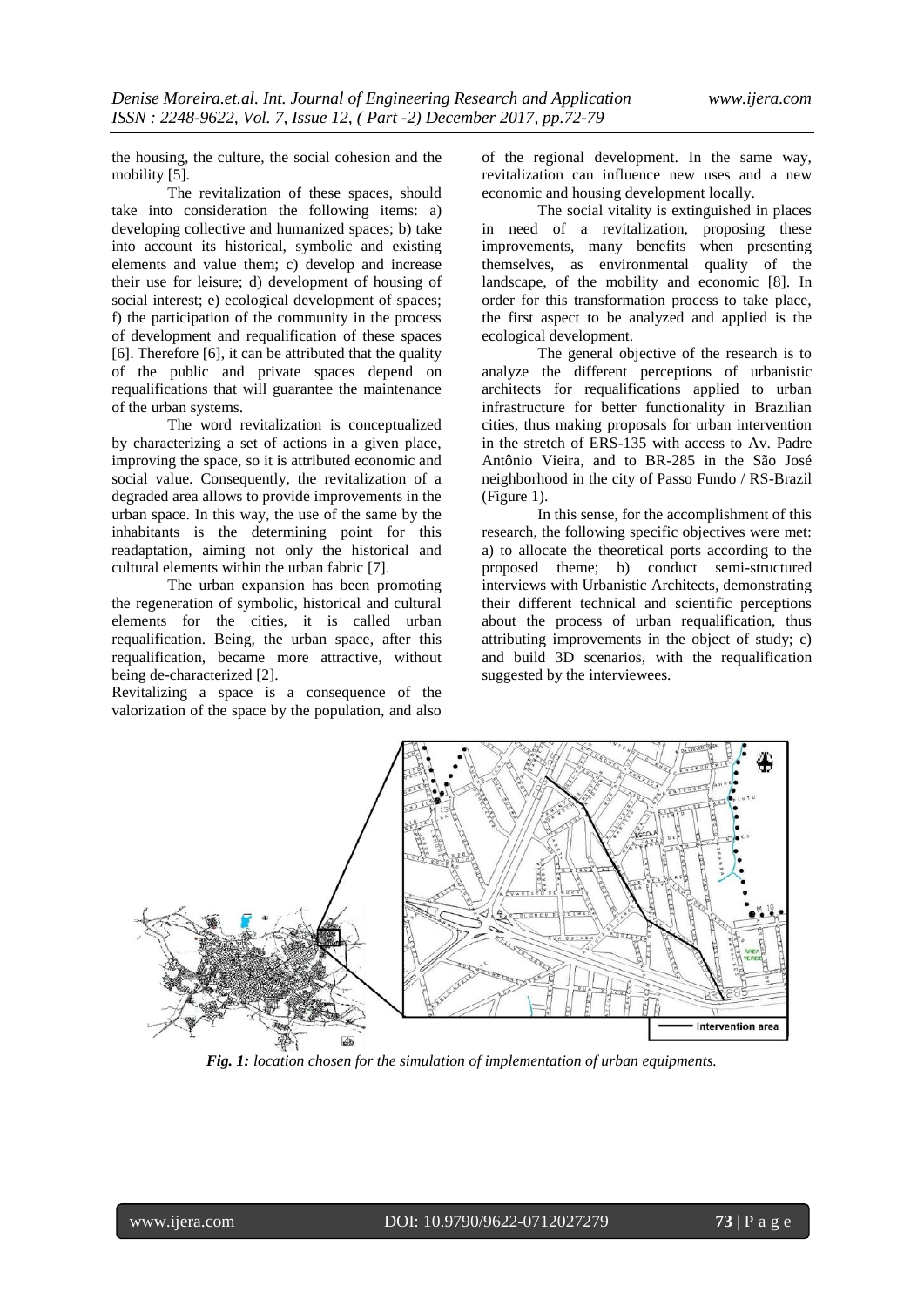The São José Operaria neighborhood is located at the eastern entrance of the city and is considered one of the oldest peripheral districts of Passo Fundo. This way, the choice for the place, was due to these aspects, and also to have a main avenue that is inserted in a very degraded place, the Ave. Padre Antônio Vieira.

Ave. Padre Antônio Vieira, has a high flow of several mobility modalities, consequently, there is a variation of uses, besides residences, there are trade, schools, temples, etc. In addition, it is an access route to ERS - 135, with connection to the Leonardo Ilha neighborhood, and BR - 285, located in the Farroupilha neighborhood.

However, the consumption of resources offered in the urban space, being developed and revitalized previously, causes a social integration in high levels, annexation between the built environment and the natural, influencing in the conservation of the environment, therefore, there is the function of offers quality of life for the population [9].

### **III. METHODOLOGICAL PROCEDURES**

The city of Passo Fundo is located in the northern region of the state of Rio Grande do Sul, Brazil, with a territorial area of 783,421 km². With a population residing in the city of Passo Fundo of 198,799 inhabitants.

Due to the fact that the city of Passo Fundo is in expansion the studies of requalification are of paramount importance for the quality of life of its citizens. In order to determine some urban planning guidelines to optimize the existing urban structure, semi-structured interviews with Urban Planning Architects were conducted. The choice of the interviewed technicians considered first the training, and the professional performance of each participant in relation to studies aimed at the urban requalification.

After the selection of the five technicians was applied Frequency Perception Method (FPM) [10]. It allows that spontaneous associations be analyzed, a set of words or expressions that emerged during the interview are identified, and from the highlights, the action plan is defined, taking into account in this case, the need of the study area.

Subsequently, the definition of the way of approaching the needs of the space, the Urbanist

Architects interviewed commented and systematized on different scientific technical perceptions in the place of study. These perceptions were put together, allowing the elaboration of the process of urban requalification, offering a series of suggestions for improvements for the object of study.

The improvements will have their 3D representation, and were elaborated based on the method [11], have been made field visits, and images available in Google Earth. These acquired<br>data were manipulated in the Geographic manipulated in the Geographic<br>System - GIS, generating Information System - GIS, generating representations of improvements in 3D scenarios, using the softwares: SketchUp and Lumion.

In the SketcUp software, the site and its existing infrastructure, according to the date of visit, were modeled in 3D, after the modeling of the same scenario, the suggestions of the Urbanistic Architects of the improvements and requalifications of the built environment were applied. Later with the aid of the Lumion, it was rendered, and applied the vegetation so that the project became more real possible, in order that it is possible to characterize the place for a better interpretation.

#### **IV. RESULTS AND DISCUSSIONS**

The site of implementation of the urban intervention project is in the stretch comprising the ERS-135 and the BR-285 São José neighborhood in the city of Passo Fundo / RS-Brazil. It is a central flowerbed, in Ave. Padre Antônio Vieira, with 500m linear (Figure 2). The existence of trade and a large housing densification, justifies the implementation of the requalification project.

After the on-site visit, a group composed of six Urbanist Architects, proposed to draw urban strategies around an unused land in the middle of a consolidated urban network, made up of buildings in height and few living spaces for the surrounding population. The proposal seeks to create a qualified space that integrates and embraces the local population..

The first step for the requalification of the built environment is to analyze the problems that are inserted in the place of study. Faced with this, the group of urbanistic architects went to the area and raised a series of problems encountered.

| <b>Tabela 01:</b> table of problems found at the study site. |                     |                                                            |  |
|--------------------------------------------------------------|---------------------|------------------------------------------------------------|--|
| Problematic                                                  | Author/Year         | Conceptualization of the problem                           |  |
| Inadequate vegetation                                        | <b>CABRAL, 2013</b> | More relevant than having trees in a city is that they are |  |
|                                                              |                     | studied and planned for planting, taking into account the  |  |
|                                                              |                     | type of soil, species and impacts to the site, whether or  |  |
|                                                              |                     | not they will be efficient after their full growth.        |  |
| Lack of accessibility                                        | QUEIROZ, 2006       | The obstacles and architectural barriers make it           |  |
| and signaling for CSN                                        |                     | impossible for CSN to access public places and for         |  |
|                                                              |                     |                                                            |  |

**Tabela 01:** table of problems found at the study site.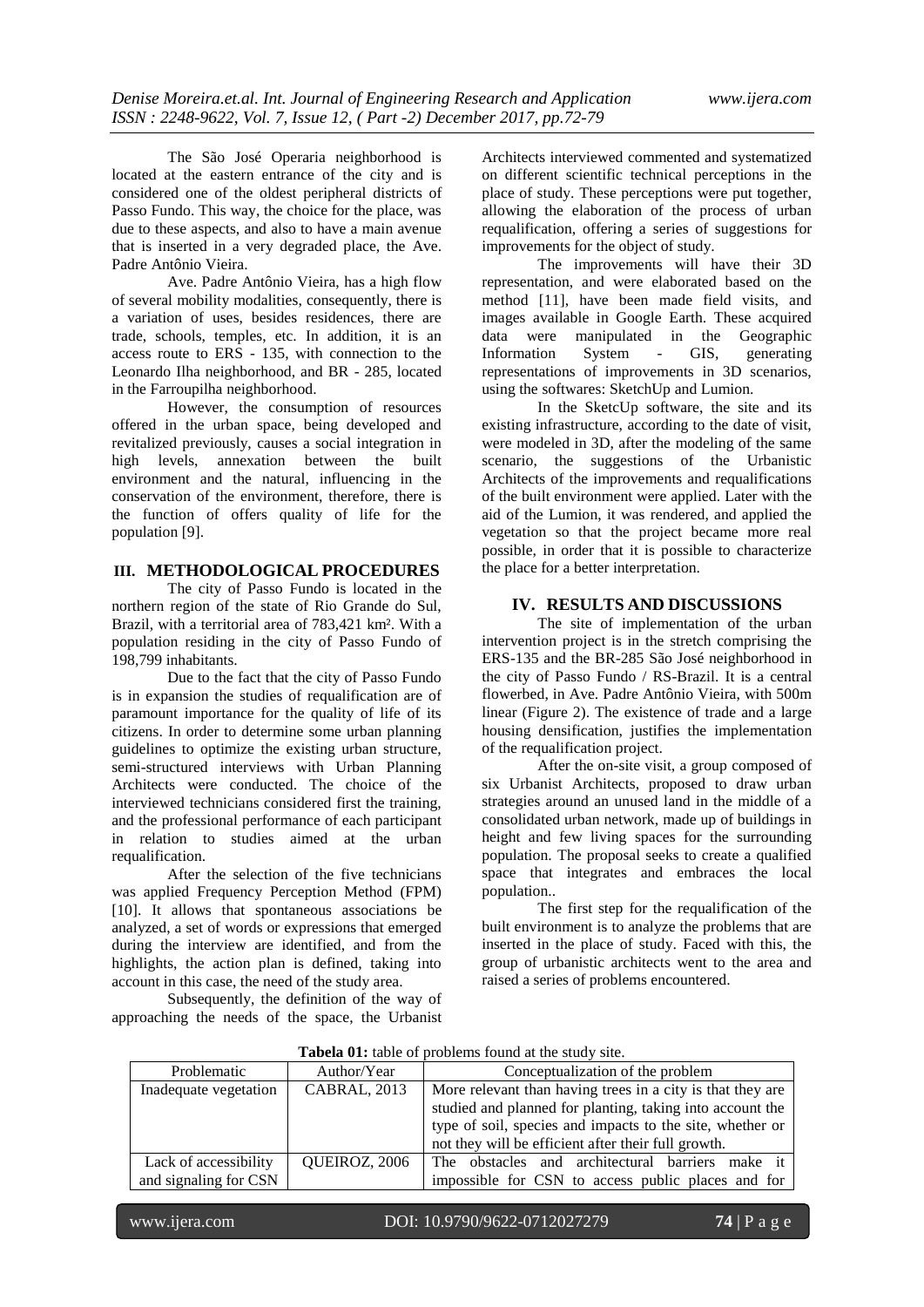| (Carrier of Special) |                     | common use, accessibility is clearly required, as it         |
|----------------------|---------------------|--------------------------------------------------------------|
|                      |                     |                                                              |
| Needs)               |                     | implies the right of all citizens to come and go.            |
| Lack of cycle lanes, | <b>MENSCH, 2015</b> | In order to reach the level of environmental                 |
| urban equipment and  |                     | sustainability and social rights for all, providing equality |
| living spaces.       |                     | prioritizing pedestrians and cyclists,<br>and<br>a           |
|                      |                     | reorganization of urban space is needed, giving back         |
|                      |                     | spaces to people and not only directed towards the flow      |
|                      |                     | of vehicles.                                                 |
| Inefficiency of      | <b>MONTES</b> and   | The precariousness of urban planning linked to urban         |
| rainwater drainage   | <b>LEITE, 2008</b>  | drainage, together with the modifications that the           |
| system and           |                     | environment suffers as a consequence of improper use         |
| waterproofing        |                     | of the soil as the implantation of buildings and             |
|                      |                     | pavements that increase the waterproofing of the surface     |
|                      |                     | generates an expressive increase in the demand of the        |
|                      |                     | superficial flow, often not overcoming and causing           |
|                      |                     | diverse problems and costly costs for the population and     |
|                      |                     | its government.                                              |

After surveying the degraded area, the 3D modeling was used to simulate the projected environment, in order to experience the group's design intentions, as well as to promote the sustainable development guidelines of the area. Therefore, the terrain was presented to the urban planners of the study group (Figure 2), later, in the immediate surroundings it was exposed, the designers should draw strategies of requalification of the space.

As a next step the participants of the study drew a total of 10 improvements to the site, that after presented were systematized, and the 5 options that appeared the most, were transformed into a project (Fig. 3).

Faced with these aspects can be idealized the improvements in the place. Initially it was thought to

guarantee the quality in the accesses and public walks that are constructed of according to the characteristics of each type of way collaborate of a significant form for the accessibility and urban mobility. Accessibility in the urban environment provides strategies that consider the main characteristics of easy access to urban mobility. The next step is the implementation of adequate drainage for the site. The technique used proposes the execution of a pluvial bed, that is, they would be installed in the middle of the sidewalk, directing the rainwater to boxes, or biovallets with their own vegetation to help in the correct drainage of rainwater. The purpose of drainage is to direct and to conduct stormwater from rainfall in cities.



*Fig. 2: site that was chosen for the simulation of the implementation of urban equipment.*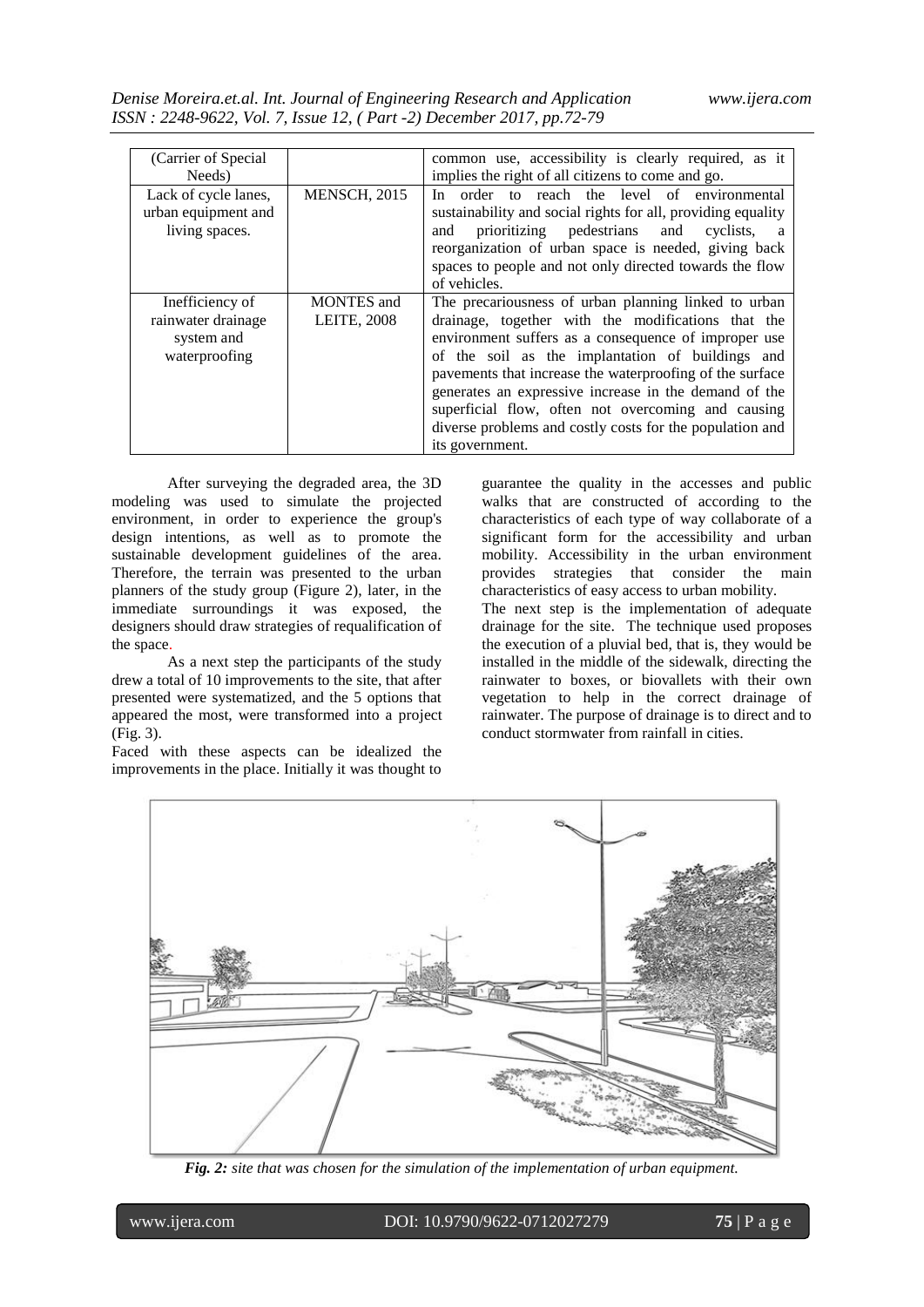Urban drainage is one of the basic sanitation services provided for in Law n. 11,445, dated January 5,  $2007<sup>1</sup>$ , which established its national guidelines. In this contest he realized the importance of projects designed to solve bottlenecks / floods as a way to prevent flooding and damage to existing urban infrastructure. The strategies of construction of beds, ducts and impermeable pavements are the most common among the proposals to solve the problem of drainage in the cities. Driving rainwater to sites that allow it to infiltrate prevents data from the built environment and does not provide sanitation problems in cities [12].

Another alternative pointed out by urbanistic architects is the placement of efficient vegetation and afforestation. There are some benefits of tree planting in urban environments: direct sun reduction, increased thermal comfort, increased of the relative humidity, sound attenuation, early rain protection, and even aid in drainage as mentioned above. The species to be planted are in accordance with norms of exact location of planting, respecting the size of the seedlings as well as the size of the planting cradles and the correct way of preparation and the shape of the definitive bed.

Urban afforestation is directly linked to the quality of life of people and the ecosystem of cities. It is a great challenge for architects and town planners to plan the urban vegetation, since only planting trees is not enough, because there are numerous problems resulting from poor planning or inadequate conservation of these vegetations.

In order for there to be adequate afforestation a good schedule of periodic maintenance is necessary so that the vegetation does not damage the urban infrastructures, which can cause large urban areas besides providing danger to the resident population near the forested sites. It is necessary for the technicians to have previous knowledge about the species planted so that in the future there will be no problems with the roots damaging pavements, half wires and walls or even offering risks for the people.

Urban vegetation is also associated with improvements in the quality of life of the population, in addition to bringing some benefits to the built environment, such as: filters the air; act as an obstacle against the wind; helps to balance the moisture content of the air; retains some of the dust; reduces sound intensity; protects river soucers and springs; is an element of visual, ornamental valorization; characterize and signal spaces, among others [13].

-

 $<sup>1</sup>$  Art. 3<sup>rd</sup>, inc I, of Law No. 11.445/07, defines basic</sup> sanitation as the "set of infrastructure services and operational facilities", among others, for drainage and urban storm water management, which in turn consist of " activities, infrastructure and operational facilities for urban drainage of rainwater, transportation, holding or retention for damping of flood flows, treatment and disposal of drainage rainwater in urban areas".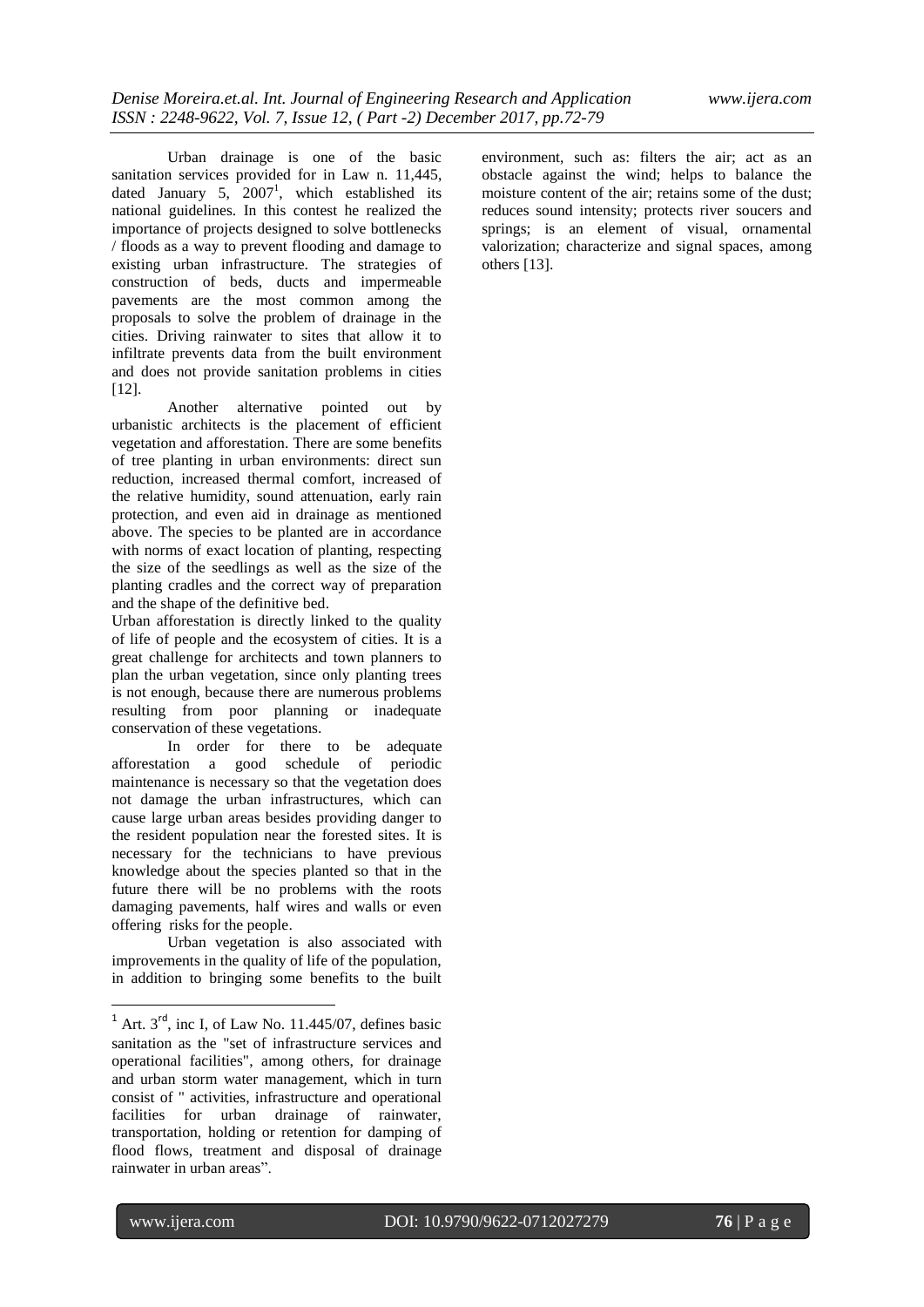

*Fig.3: simulation of urban equipment implementation. 1. accessibility; 2. drainage and waterproofing; 3. efficient vegetation and afforestation; 4. urban equipment and living spaces; 5. bicycle path; 6 pedestrian mobility.*

On the other hand, vegetation has another role, such as creating spaces for coexistence and urban environments connections. These places of integration have the principle of interrelating social subjects with the needs of social interaction in public spaces, which integrate and organize the urban networks that allow urban mobility as well as their spatial dynamics for the interchange between spatial dynamics and leisure associated with social practices in a spatial context to the process of collective inclusion [13].

According [13], "the urban planning was devoted to the development of a rational and simplified scenario for the activities "really necessary": c walking, cycling and meeting other people in ordinary urban spaces were not activities that impacted urban development around the world ".

In addition to the coexistence spaces, specific structures can be built for an agent followup, in this case the bike path promotes a specific space for the cyclist, there are still characterized as a space specifically designed for the circulation of people using bicycles has the function of increasing safety of the cyclist in the urban environment, provides greater integration of the population with

the neighborhood and stimulating the use of sustainable transport.

The development of an infrastructure that is geared towards pedestrians and cyclists, influences the strategic use, as it reduces the space for cars and paved airplanes and parking lots, thus leaving more areas to be used in the development of spaces for the people and for the cyclists [14].

But the issue of the bike path goes beyond generating safety for users, they can become a problem, as well as poorly structured sidewalks and streets. The issue is that they often hamper the lack of planning implies the difficulty of urban mobility of pedestrians, to develop better rides and its integration with accessibility is essential for the development of urban mobility [15].

To implement improvements in urban mobility, the public authorities and the society need to prioritize the development of better sidewalks, streets and accessibility and better uses in urban circulation spaces, giving a broader access to goods and services, impacting on the improvement of quality of life of pedestrians [15].

In this sense [15], streets and sidewalks are the most vital organs of the city. Because it establishes the ways of accessing the city.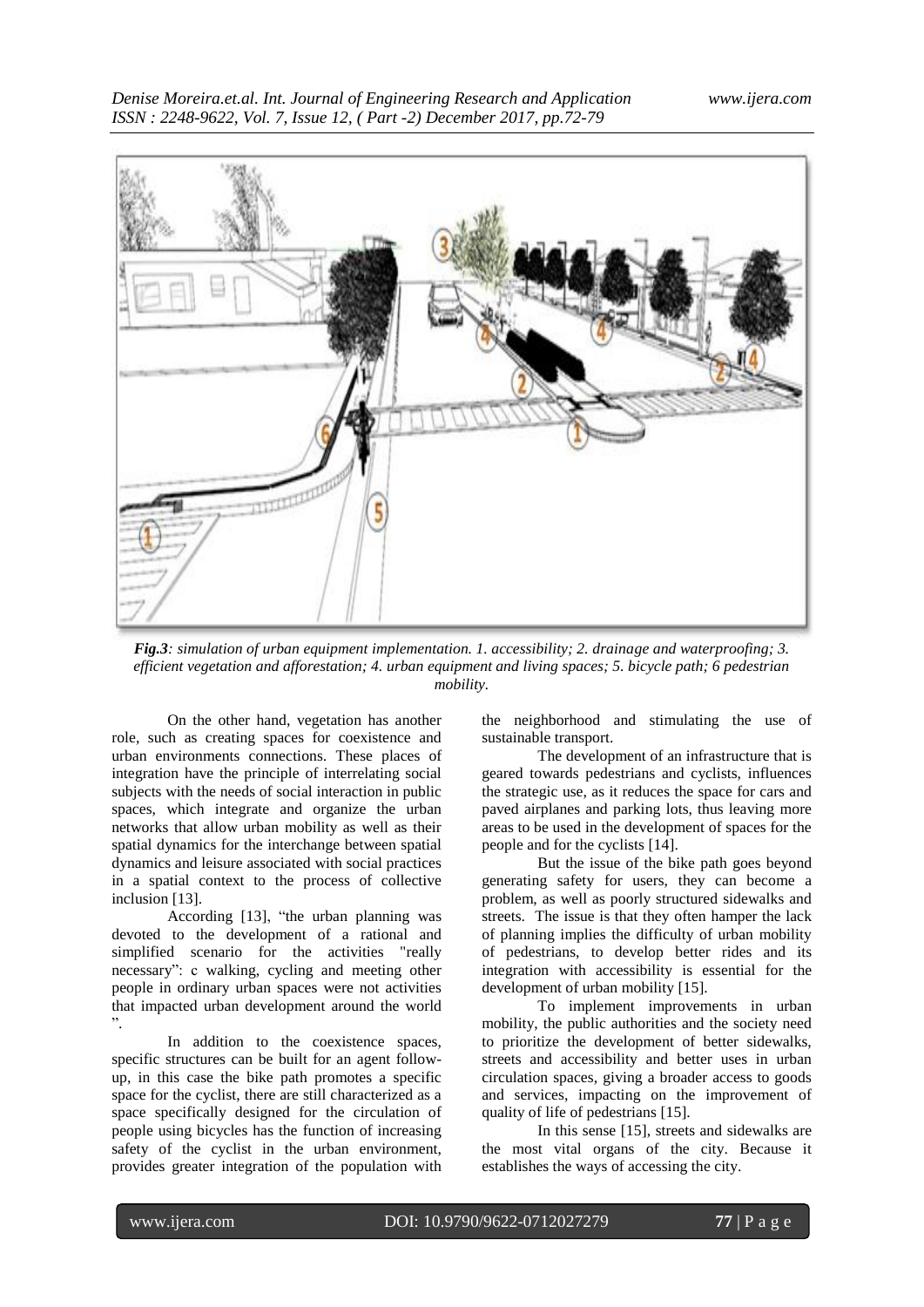The proposals then interconnected, and culminate to the last point raised by the technicians: flows and pedestrian mobility. The on-site improvement will try to generate traffic and travel on foot, so the implementation of high crossing lanes is indispensable for the requalification of the environment.

# **V. CONCLUSION**

The spaces were designed as a regularizer of the built environment as well as external climate, focusing the following questions raised by the experts: drainage and waterproofing; urban facilities and living spaces; vegetation and efficient afforestation; cycle paths; and quality in accesses and public walks, flows and pedestrian mobility.

The requalification of the built environment has some benefits, such as: improvement in the quality of life of local residents, correct drainage of water waste, advances in the mobility of the environment. In addition to raising financial issues such as dollarization of land in the surroundings, as well as economic development for the region.

This question proves the need for integrated urban planning as well as the applicability of a set of sustainable techniques in order to achieve the requalification of the built space.

The process of requalification of degraded areas has the obvious objective of promoting reuse, or the better utilization of existing urban infrastructure and equipment. In addition it promotes improvement of the quality of life in the city, environmental sustainability, and increase social cohesion. The degree of complexity of these interventions may vary, and integrated planning should be considered so that different uses are guaranteed, such as: housing, leisure, movement, among others.

#### **ACKNOWLEDGEMENTS**

The Center for Studies and Research and Urban Mobility - NEPMOUR the Meridional Faculty for their support during the tabulation and interpretation of data.

#### **REFERENCES**

- [1]. SILVA, G. J. A. da; ROMERO, M. A. B. *Cidades sustentáveis: uma nova condição urbana a partir de estudos aplicados a Cuiabá, capital do estado de Mato Grosso, Brasil.* Ambiente Construído, Porto Alegre, v. 13, n. 3, p. 253-266, jul./sep. 2013. (in Portuguese)
- [2]. KLEIN, Louis; BIESENTHAL, Christopher; DEHLIN, Erlend. Improvisation in project management: A praxeology. International Journal of Project Management, v. 33, n. 2, p. 267-277, feb. 2015.
- [3]. SILVA, Ana Maria Ribeiro. *Requalificação Urbana*. Faculdade De Letras Universidade De Coimbra. Coimbra, Portugal 2011. (in Portuguese)
- [4]. BRANDLI, L. L., PRIETTO, P. D. M., & NECKEL, A. (2014). Estimating the Willingness to Pay for Improvement of an Urban Park in Southern Brazil Using the Contingent Valuation Method. Journal of Urban Planning and Development, v. 141 n. 4, p. 1-10, dec. 2015.
- [5]. ARAÚJO, S. A.; *O Planejamento Urbano e Ambiental na Construção de Cidades*   $S$ *ustentáveis*: *Comunitárias em Porto, Portugal, e Belo Horizonte, Brasil.* Urbana: Rev. Eletrônica Cent. Interdisciplinar, Campinas (SP), v.8, n.2, may/aug (2016). (in Portuguese)
- [6]. SCHEPERS, P.; FISHMAN, E.; FYHRI, A.; JANSEN, A. The Dutch road to a high level of cycling safety. Safety Science, v. 92, p. 264-273, feb. 2017.
- [7]. CHAVES, C. R. C.; BEZERRA, A. M. M. Revitalização Urbana: *Entendendo o processo de requalificação da paisagem.* Periódico do Centro de Estudos em Desenvolvimento Sustentável da UNDB N. 1, dezembro 2014. (in Portuguese)
- [8]. GROSSO, K. S. de S. *Intervenções urbanísticas como estratégia para o desenvolvimento local e revalorização da imagem da cidade: análise da revitalização no município de Niterói* (RJ). 1° SIMPGEO/SP, Rio Claro, 2008. (in Portuguese)
- [9]. MARTINS, R. C. C. K., ROMÉRO, M. A., *Integração de condicionantes de morfologia urbana no desenvolvimento de metodologia para planejamento energético urbano.* Departamento de Engenharia de Construção Civil, Escola PolitécnicaUniversidade de São Paulo, Associação Nacional de Tecnologia do Ambiente Construído, Ambiente Construído, Porto Alegre, v. 12, n. 4, p. 117-137, oct./dec. 2012. (in Portuguese)
- [10]. BARDIN, L. *Análise de Conteúdo* / Laurence Bardin; tradução Luis Antero Reto, Augusto Pinheiro. São Paulo: edição 70, 3ª edição 2016. (in Portuguese)
- [11]. XU, Zhao; COORS, Volker. *Combining system dynamics model, GIS and 3D visualization in sustainability assessment of urban residential development.* Building and Environment, v. 47, p.272-287, jan. 2012.
- [12]. GRANZIERA, M. L. M. *Plano de drenagem urbana e perspectivas para a proteção das áreas de preservação permanente.* Revista de Direitos Econômicos e Socioambiental,